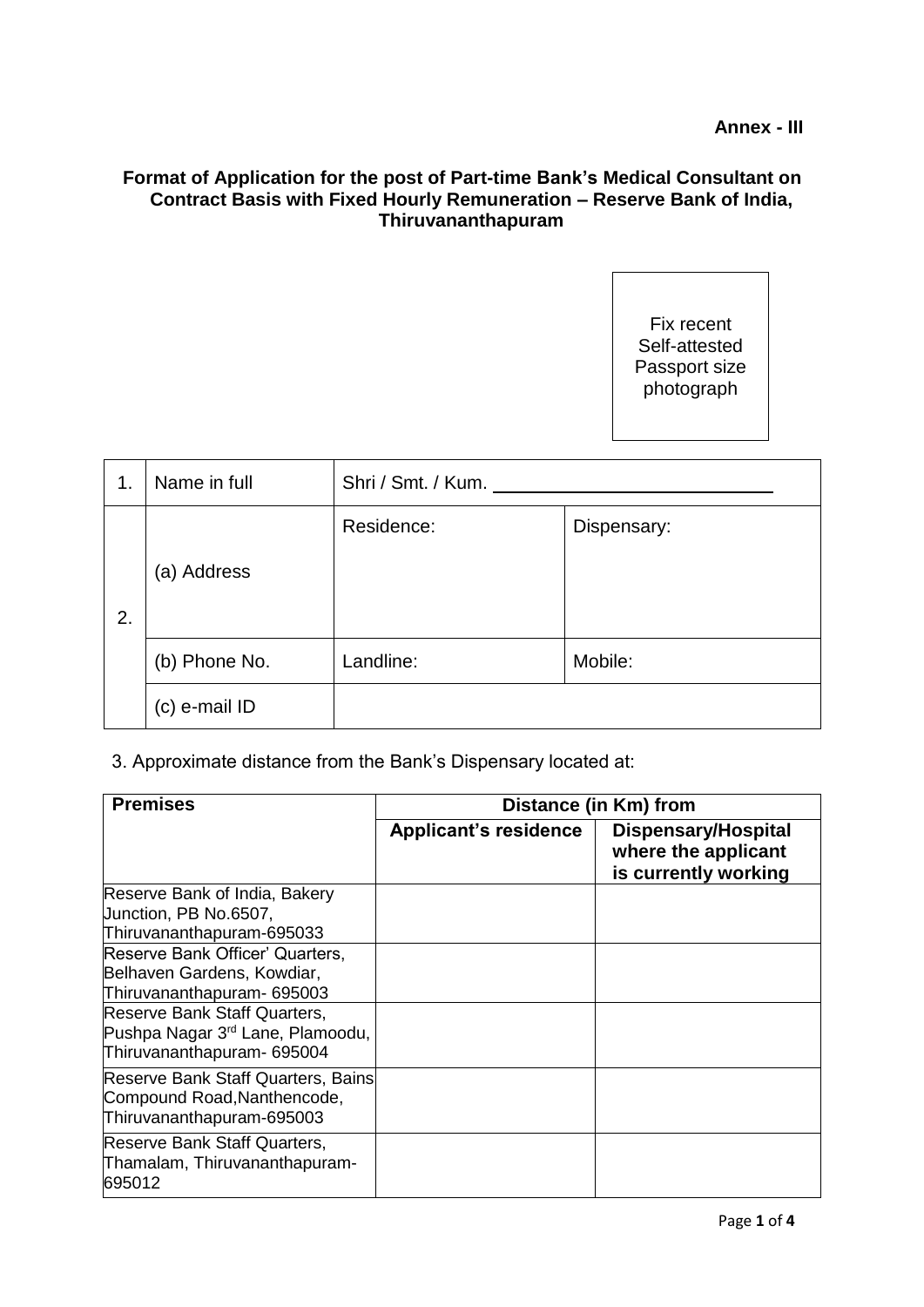| 4.        | Date of Birth in<br>DD-MMM-YYYY<br>format and age as<br>on August 1, 2020           |  |                    |           |    |                    |                    |                                 |  |
|-----------|-------------------------------------------------------------------------------------|--|--------------------|-----------|----|--------------------|--------------------|---------------------------------|--|
| 5.        | Place of Birth and<br>Domicile                                                      |  |                    |           |    |                    |                    |                                 |  |
| 6.        | Nationality                                                                         |  |                    |           |    |                    |                    |                                 |  |
| 7.        | Category $(\sqrt{})$ Tick<br>the                                                    |  | <b>SC</b>          | <b>ST</b> |    | <b>OBC</b>         |                    | <b>GEN</b>                      |  |
|           | appropriate box                                                                     |  |                    |           |    |                    |                    |                                 |  |
| 8.        | <b>Educational Qualifications</b>                                                   |  |                    |           |    |                    |                    |                                 |  |
| S.<br>No. | Degree / Diploma                                                                    |  | University / Board |           |    | Year of<br>Passing |                    | Percentage<br>/ Class /<br>Rank |  |
|           |                                                                                     |  |                    |           |    |                    |                    |                                 |  |
|           |                                                                                     |  |                    |           |    |                    |                    |                                 |  |
|           |                                                                                     |  |                    |           |    |                    |                    |                                 |  |
|           |                                                                                     |  |                    |           |    |                    |                    |                                 |  |
|           |                                                                                     |  |                    |           |    |                    |                    |                                 |  |
| 9.        | Particulars of any other course in medicine completed by the applicant              |  |                    |           |    |                    |                    |                                 |  |
|           | <b>Course Name</b>                                                                  |  | Institute          |           |    |                    | Year of completion |                                 |  |
|           |                                                                                     |  |                    |           |    |                    |                    |                                 |  |
|           |                                                                                     |  |                    |           |    |                    |                    |                                 |  |
| 10.       | Details of experience (Only Experience gained after graduation should be<br>stated) |  |                    |           |    |                    |                    |                                 |  |
| S.        | Experience                                                                          |  | From               |           | To |                    | Period             |                                 |  |
| No.       |                                                                                     |  |                    |           |    | Years              | <b>Months</b>      |                                 |  |
| (a)       | In Hospital (As a Physician)                                                        |  |                    |           |    |                    |                    |                                 |  |
|           |                                                                                     |  |                    |           |    |                    |                    |                                 |  |
|           |                                                                                     |  |                    |           |    |                    |                    |                                 |  |
|           |                                                                                     |  |                    |           |    |                    |                    |                                 |  |
|           |                                                                                     |  |                    |           |    |                    |                    |                                 |  |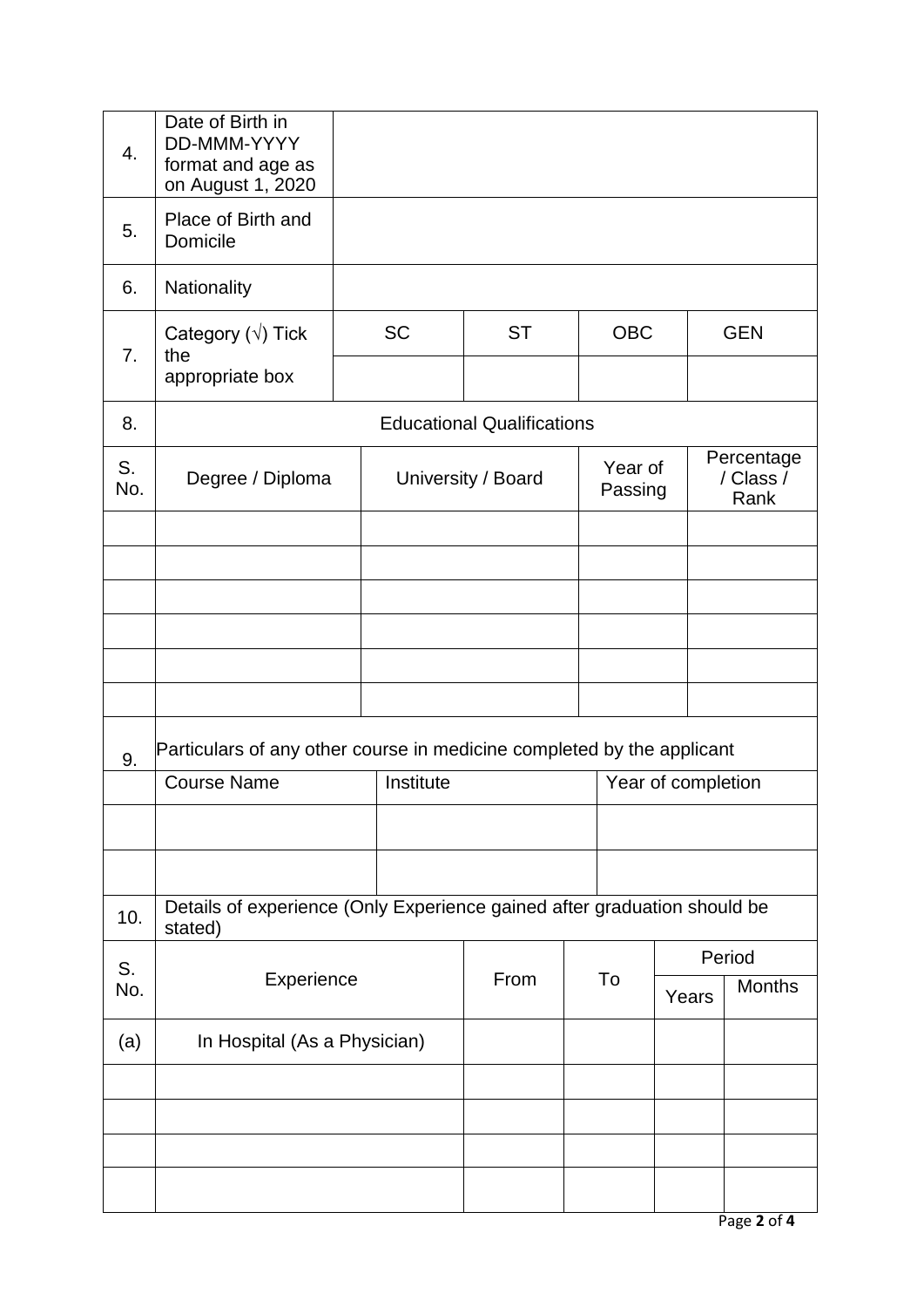| S.<br>No. |                                                                                                                           | From | To | Period |               |
|-----------|---------------------------------------------------------------------------------------------------------------------------|------|----|--------|---------------|
|           | Experience                                                                                                                |      |    | Years  | <b>Months</b> |
| (b)       | <b>As General Practitioner</b>                                                                                            |      |    |        |               |
|           |                                                                                                                           |      |    |        |               |
|           |                                                                                                                           |      |    |        |               |
|           |                                                                                                                           |      |    |        |               |
|           |                                                                                                                           |      |    |        |               |
| 11.       | other factors which<br>the<br>Any<br>applicant would like to bring into<br>account for considering his/her<br>application |      |    |        |               |

I hereby declare that the information and particulars given by me in this form are true and correct. I also note that if any of the above information is incorrect or false or if any material information or particular has been suppressed or omitted therefrom, my services are liable to be terminated without notice of compensation in lieu of notice.

(Signature of the applicant)

Place:

Date:

## **Instructions**

- 1. All the details in this form must be filled by the applicant.
- 2. Applications which do not contain the full particulars called for are liable to be rejected.
- 3. Attested copies of certificates regarding age, educational qualifications, caste, experience etc. should accompany the application.
- 4. If the candidate is working as a Medical Officer for any institution, the details thereof and working hours therein should also be indicated.